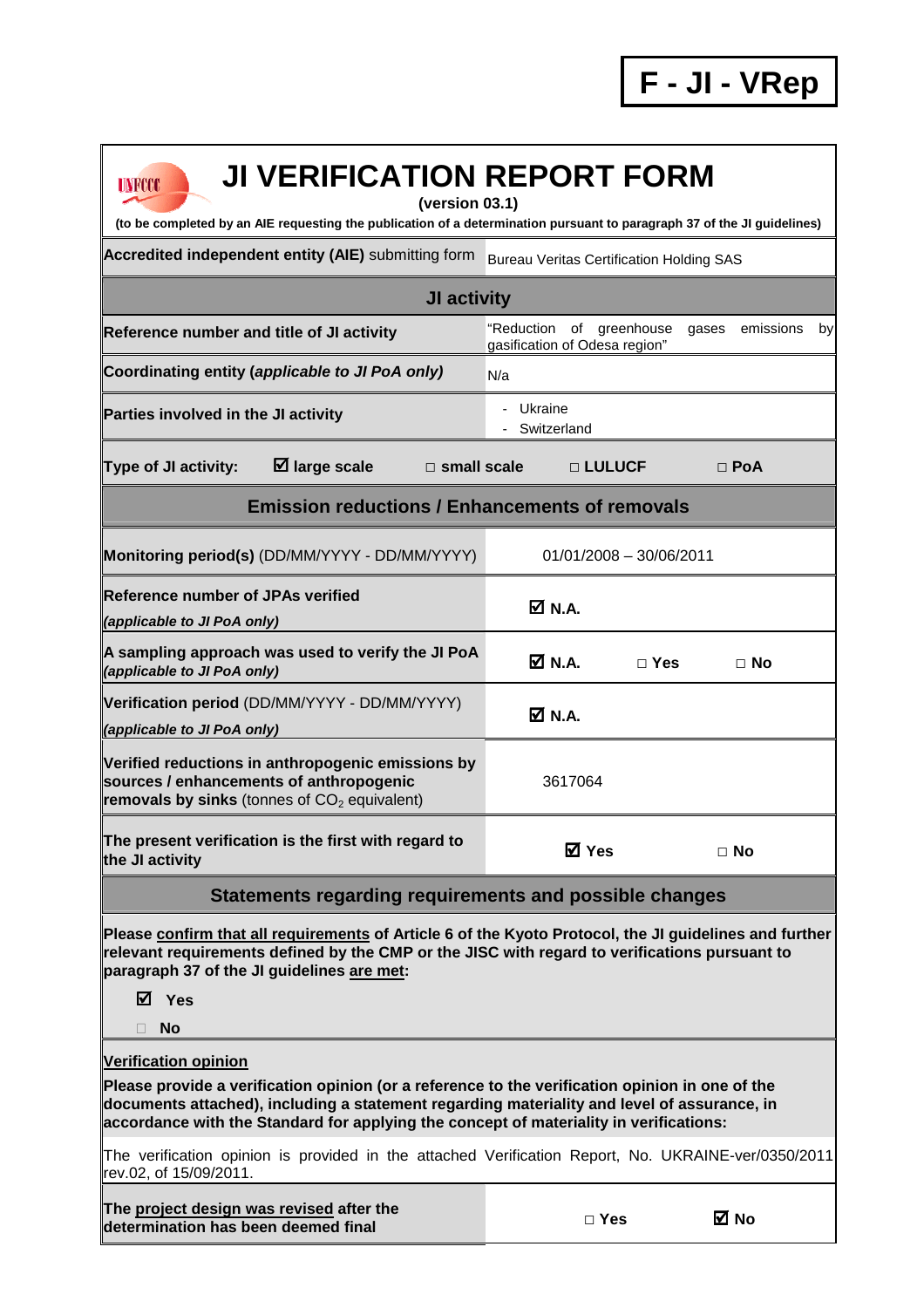|                                                         | required information) | and express a determination opinion (or provide a<br>reference to an attached document containing the                                                                                                                                                                                                       | $\overline{M}$ N.A. |               |           |
|---------------------------------------------------------|-----------------------|-------------------------------------------------------------------------------------------------------------------------------------------------------------------------------------------------------------------------------------------------------------------------------------------------------------|---------------------|---------------|-----------|
|                                                         |                       | If project design was revised, please confirm that<br>conditions defined by paragraph 33 of the JI<br>quidelines are still met                                                                                                                                                                              | M N.A.              | $\square$ Yes | $\Box$ No |
| opinion                                                 |                       | If project design was revised, please confirm that<br>the changes do not alter the original determination                                                                                                                                                                                                   | M N.A.              | $\sqcap$ Yes  | ⊟ No      |
|                                                         |                       | If project design was revised, please confirm that:                                                                                                                                                                                                                                                         |                     |               |           |
| (a) Physical location of the project has not<br>changed |                       |                                                                                                                                                                                                                                                                                                             | M N.A.              | $\sqcap$ Yes  | ⊟ No      |
|                                                         |                       | (b) If emission sources have changed, they are<br>reflected in an updated monitoring plan                                                                                                                                                                                                                   | M N.A.              | $\sqcap$ Yes  | $\Box$ No |
|                                                         |                       | (c) Baseline scenario has not changed                                                                                                                                                                                                                                                                       | $\boxtimes$ N.A.    | $\Box$ Yes    | $\Box$ No |
|                                                         |                       | (d) Changes are consistent with JI specific<br>approach or CDM methodology upon which<br>the determination was prepared for the project                                                                                                                                                                     | <b>☑ N.A.</b>       | $\Box$ Yes    | $\Box$ No |
|                                                         |                       | The monitoring plan was revised                                                                                                                                                                                                                                                                             | $\Box$ Yes          |               | ⊠ No      |
|                                                         |                       | If yes, please inform for which technologies and<br>measures under each type of JPA the monitoring plan<br>was revised (applicable to JI PoA only)                                                                                                                                                          |                     |               |           |
|                                                         |                       | accuracy and/or applicability of information<br>collected, compared to the original monitoring plan<br>without changing conformity with the relevant                                                                                                                                                        | $\Box$ Yes          | $\Box$ No     | M N.A.    |
|                                                         | monitoring plans      | rules and regulations for the establishment of                                                                                                                                                                                                                                                              |                     |               |           |
|                                                         |                       | List of documents attached to the verification report form                                                                                                                                                                                                                                                  |                     |               |           |
|                                                         |                       | Please attach relevant documents used in the verification process and check mark below accordingly                                                                                                                                                                                                          |                     |               |           |
| ☑                                                       |                       | <b>Verification report</b>                                                                                                                                                                                                                                                                                  |                     |               |           |
| ☑<br>☑                                                  |                       | Written approvals by the Parties involved<br><b>Other documents:</b>                                                                                                                                                                                                                                        |                     |               |           |
|                                                         | □                     | Document listing all revisions to the project design, if applicable                                                                                                                                                                                                                                         |                     |               |           |
|                                                         | $\Box$                | Determination that the revisions to the project design, if applicable, do not alter the<br>original determination opinion and that the conditions defined by paragraph 33 of<br>the JI guidelines are still met                                                                                             |                     |               |           |
|                                                         | □                     | Revised monitoring plan, if applicable                                                                                                                                                                                                                                                                      |                     |               |           |
|                                                         | $\Box$                | Determination that the revisions to the monitoring plan, if applicable, improve the<br>accuracy and/or applicability of information collected, compared to the original<br>monitoring plan without changing conformity with the relevant rules and<br>regulations for the establishment of monitoring plans |                     |               |           |
|                                                         | □                     | Sampling plan, if applicable (JI PoA only)                                                                                                                                                                                                                                                                  |                     |               |           |
|                                                         | ☑                     | Any other documents (please list):                                                                                                                                                                                                                                                                          |                     |               |           |
|                                                         |                       | - Annex 1 to the Monitoring Report for the period 01/01/2008-30/06/2011. Values of the<br>project's monitoring parameters during the period of 01/01/2008-30/06/2011 (Excel file)                                                                                                                           |                     |               |           |
|                                                         |                       | - Annex 2 to the Monitoring Report for the period 01/01/2008-30/06/2011: Registry of gas<br>networks and gas control points with legislative normative documentation (Excel file)                                                                                                                           |                     |               |           |
|                                                         |                       | - Annex 3 to the Monitoring Report for the period 01/01/2008-30/06/2011: Calculation of<br>GHG emission reductions due to gasification of Odesa region (Excel file)                                                                                                                                         |                     |               |           |